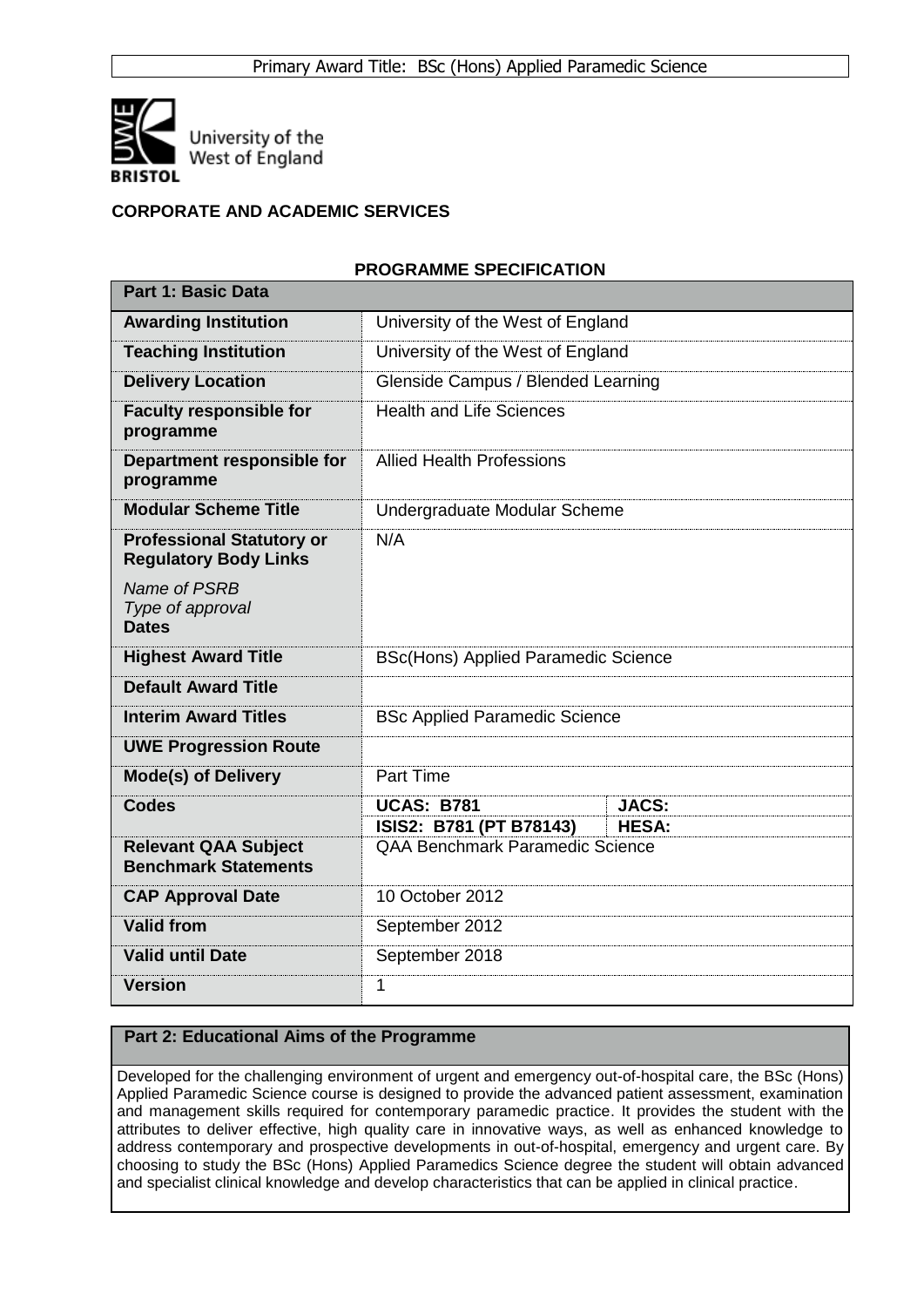# **Part 2: Educational Aims of the Programme**

**Part 3: Learning Outcomes of the Programme**

Paramedic practice is a continually expanding area of the NHS with roles and responsibilities constantly being developed. Career opportunities for paramedics have expanded with the development of specialist roles, such as the Emergency Care Practitioner/Paramedic Practitioner and the Critical Care Paramedic. Paramedics undertaking these roles need to demonstrate a range of well developed leadership, interpersonal and problem solving skills, in addition to the more specialist clinical elements, which this programme supports.

#### **Additionally this programme aims to:**

- offer a responsive range of modules which meet the vocational, educational, personal and professional development needs of qualified paramedics;
- provide opportunities for students to develop their knowledge, understanding and skills in a systematic and comprehensive manner in specialist areas of paramedic clinical practice
- further develop the student's assessment skills, diagnostic reasoning and management of a range of medical and trauma related illness and injury
- enable students to independently evaluate and analyse contemporary and emerging issues in the fields of advanced and specialist paramedic practice as defined by the professional body, the College of Paramedics
- further develop the exploration and application of evidence based practice and the role of research in developing paramedic practice
- enable students to evidence their developing practice related to enhanced patient assessment and management including the use of community care pathways.
- promote an ethos of life-long, self-directed learning and personal development

#### The award route provides opportunities for students to develop and demonstrate knowledge and understanding, qualities, skills and other attributes in the following areas: **Learning Outcomes Teaching, Learning and Assessment Strategies A Knowledge and Understanding** A knowledge and understanding of: On successful completion of the programme the student will have developed ability in and understand: • The importance of appropriate community care pathways and collaborative working in achieving holistic patient care. The pathophysiology that supports the assessment, recognition and management of a range of common illnesses and injuries. • The aetiology and epidemiology of major trauma The organisation of trauma systems, trauma registry management and trauma scoring systems The principles of kinematics to enhance the patient assessment and predict the likelihood of injuries based on the patient's mechanism of impact and injury Organ and system-specific injuries, their treatments and complications thereof Emergency, urgent and critical care drug pharmacotherapy and therapeutics. Teaching/learning methods and strategies: The programme will be entirely delivered using a blended learning methodology;<br>incorporating technology enhanced incorporating technology enhanced learning material, online web content, video presentations, lectures, seminars,<br>enquiry based learning, practical enquiry based learning, instruction and learning in practice. To widen participation web-based and distributed support materials are available enabling students to take a blended approach to learning. The student will be encouraged to undertake independent reading to support and consolidate taught aspects. The iSkillZone is fundamental in supporting student's learning and gives students access to a range of electronic resources and communication tools. Additional support is available from module leaders, the students' personal tutor tutors and the module team members.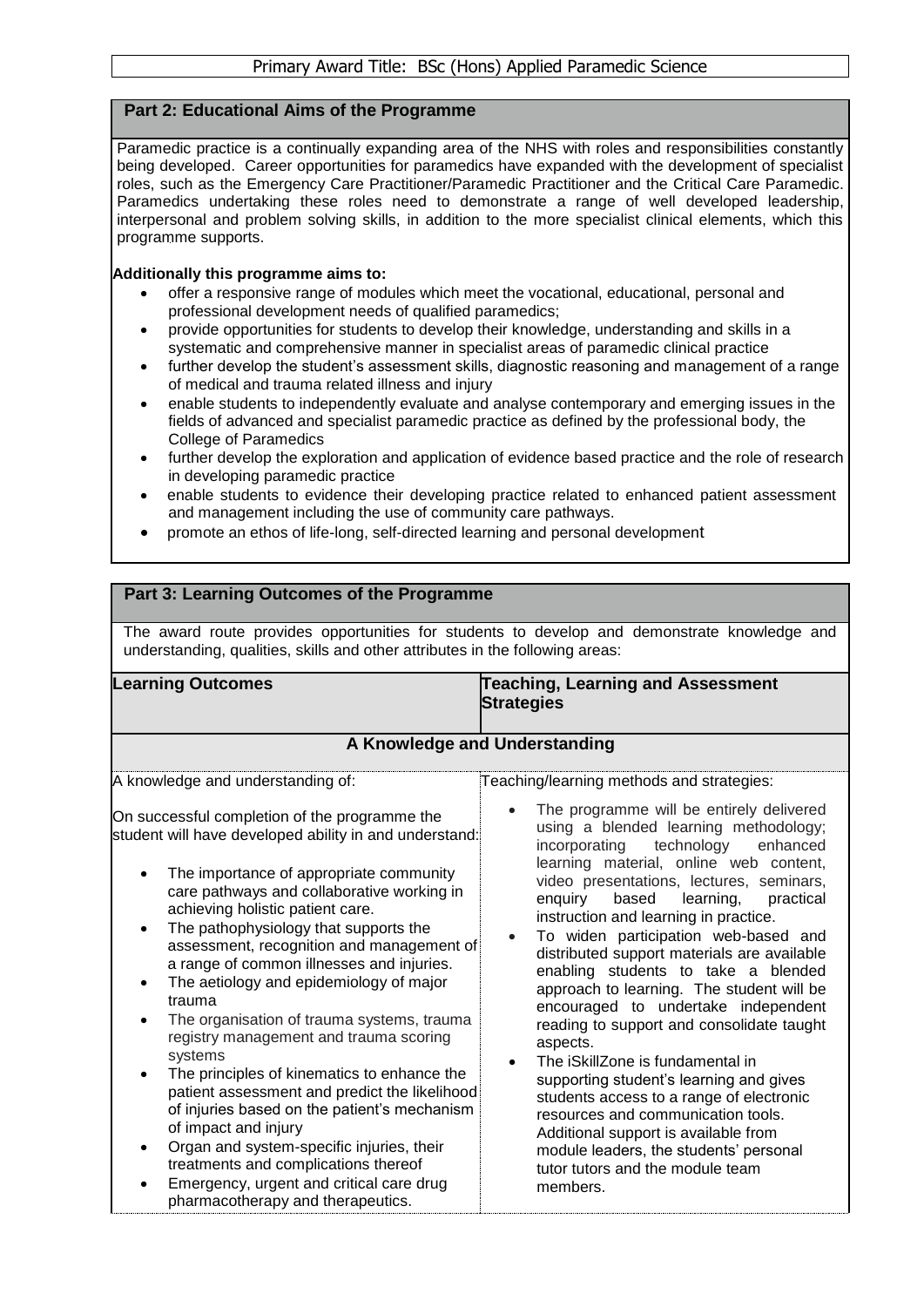|                                                                                                                                                                                                                                                                                                                                                                                                                                                                                                                                                                                                                                                                                                                                                                                                      | where there bod (from ) ripplied i diditione ocidities                                                                                                                                                                                                                                                                                                                                                                                                                                                                                                                                                                                                                                                                                                                             |
|------------------------------------------------------------------------------------------------------------------------------------------------------------------------------------------------------------------------------------------------------------------------------------------------------------------------------------------------------------------------------------------------------------------------------------------------------------------------------------------------------------------------------------------------------------------------------------------------------------------------------------------------------------------------------------------------------------------------------------------------------------------------------------------------------|------------------------------------------------------------------------------------------------------------------------------------------------------------------------------------------------------------------------------------------------------------------------------------------------------------------------------------------------------------------------------------------------------------------------------------------------------------------------------------------------------------------------------------------------------------------------------------------------------------------------------------------------------------------------------------------------------------------------------------------------------------------------------------|
| Part 3: Learning Outcomes of the Programme                                                                                                                                                                                                                                                                                                                                                                                                                                                                                                                                                                                                                                                                                                                                                           |                                                                                                                                                                                                                                                                                                                                                                                                                                                                                                                                                                                                                                                                                                                                                                                    |
|                                                                                                                                                                                                                                                                                                                                                                                                                                                                                                                                                                                                                                                                                                                                                                                                      |                                                                                                                                                                                                                                                                                                                                                                                                                                                                                                                                                                                                                                                                                                                                                                                    |
| The role of patient group directives and the<br>$\bullet$<br>potential role of specialist paramedic<br>prescribing<br>The processes involved in the<br>pharmacodynamics and pharmacokinetics of<br>the range of medications available for<br>administration by paramedics and specialist<br>paramedics<br>The anatomical, physiological and<br>gerontological factors, including co-<br>morbidities, which can affect the<br>administration of medication<br>Drug actions and apply these principles to<br>paramedic/specialist paramedic practice.                                                                                                                                                                                                                                                  | Assessment:<br>Testing of knowledge and understanding<br>is through a combination of unseen<br>examinations, portfolio presentation,<br><b>Objective Structure Clinical Examination</b><br>(OSCE) and in-course assessments,<br>essay assignments or case presentations.                                                                                                                                                                                                                                                                                                                                                                                                                                                                                                           |
| <b>B Intellectual Skills</b>                                                                                                                                                                                                                                                                                                                                                                                                                                                                                                                                                                                                                                                                                                                                                                         |                                                                                                                                                                                                                                                                                                                                                                                                                                                                                                                                                                                                                                                                                                                                                                                    |
| <b>B</b> Intellectual Skills<br>On successful completion of the programme the<br>student will have developed the ability to:<br>Apply evidence based practice as part of a<br>comprehensive approach to patient<br>assessment and management and in<br>complex and unpredictable contexts.<br>Evaluate a comprehensive range of<br>$\bullet$<br>individual patient conditions, apply clinical<br>reasoning, decision making and treatment to<br>nationally agreed evidence-based practice<br>standards.<br>Evaluate the concepts of clinical reasoning,<br>uncertainty and risk within the limits of<br>professional practice.<br>Use appropriate methods of enquiry to solve<br>problems associated with practice within an<br>unpredictable context.<br>Critically evaluate a body of evidence and | Teaching/learning methods and strategies:<br>Profession specific intellectual skills are<br>developed throughout the programme by<br>the methods and strategies outlined in<br>section A, above. Analysis, problem<br>solving and clinical decision making skills<br>are further developed through tutorial<br>work, laboratory work and the use of<br>simulation.<br>Throughout, the learner is encouraged to<br>$\bullet$<br>further develop intellectual skills by<br>independent study. Students are<br>introduced to reflective practice in Level<br>five and this is enhanced within the<br>programme of study, students are<br>expected to reflect upon their practice<br>throughout the programme, this is<br>incorporated within the individual portfolio<br>of evidence. |
| current issues associated with a specific<br>element of practice.<br>Critically evaluate findings and their<br>applicability and implications for developing<br>paramedic practice.<br>Articulate a coherent argument and an ability<br>to defend that line of reasoning.                                                                                                                                                                                                                                                                                                                                                                                                                                                                                                                            | Assessment:<br>Learning outcomes are assessed by a<br>variety of assessment tools including:-<br>analytical case studies, reflective essays,<br>OSCEs, individual portfolio of evidence,<br>in-course exercises and self and peer<br>assessment.                                                                                                                                                                                                                                                                                                                                                                                                                                                                                                                                   |
| Critically evaluate the principles and relevant<br>theory of pre-hospital major trauma<br>management in relation to resuscitation,<br>critical care and immediate life-saving<br>intervention<br>Examine the evolution of trauma care, and<br>forecast possible perspectives on future<br>development<br>Develop an understanding of the core clinical<br>skills for the critical care paramedic<br>Safely and effectively apply clinical reasoning<br>to decisions about drug selection and<br>administration                                                                                                                                                                                                                                                                                       | Throughout, the learner is encouraged to<br>further develop intellectual skills by<br>independent study.                                                                                                                                                                                                                                                                                                                                                                                                                                                                                                                                                                                                                                                                           |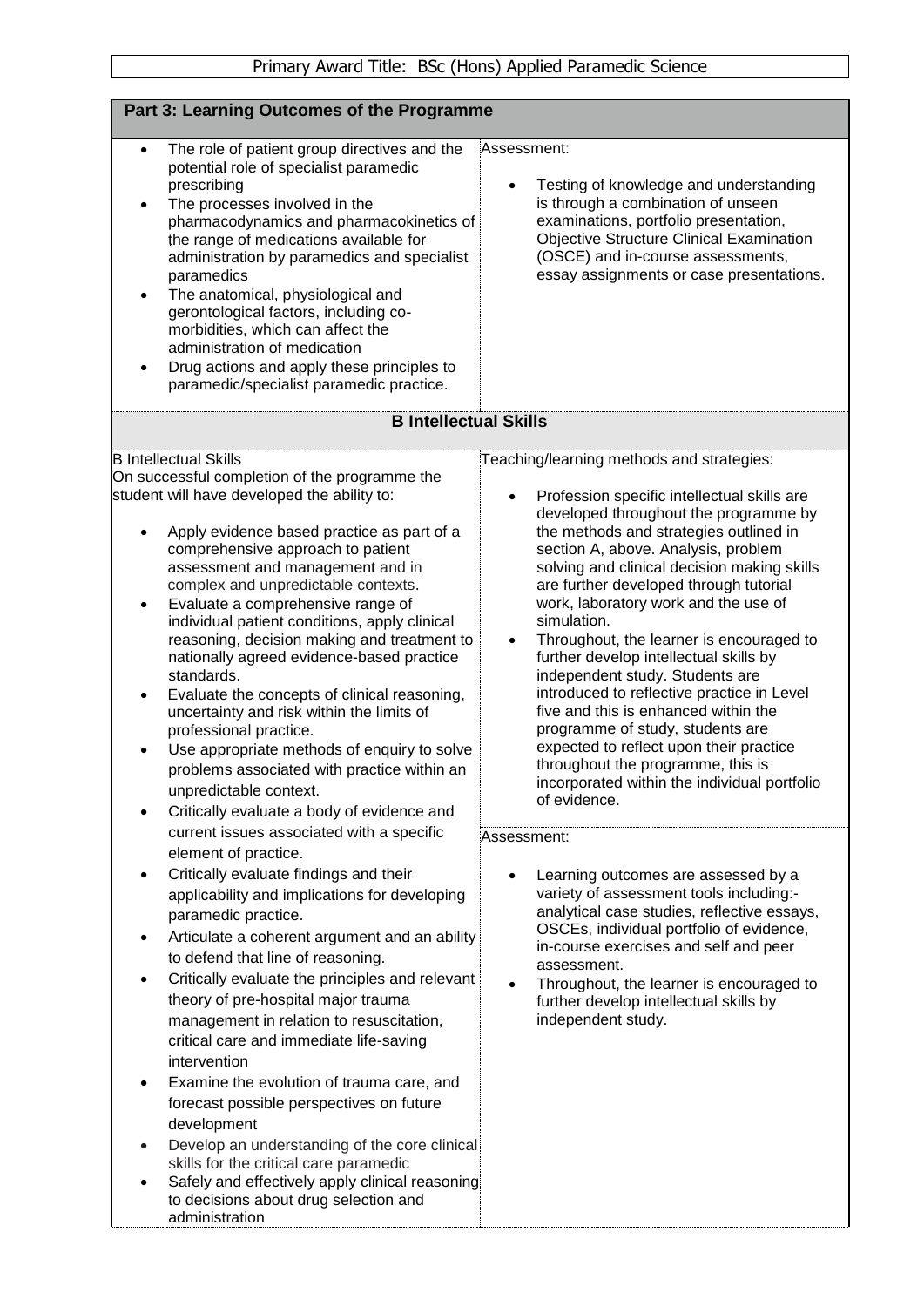| Part 3: Learning Outcomes of the Programme                                                                                                                                                                                                                                                                                                                                                                                                                                                                                                                                                                                                                                                                                                                                                                                                                                                                                                                                                                                                                                                                                                                                                                                                                                                                                                                                                                                                                                                                                                                                                                                                                                |                                                                                                                                                                                                                                                                                                                                                                                                                                                                                                                                                        |  |  |  |  |  |  |
|---------------------------------------------------------------------------------------------------------------------------------------------------------------------------------------------------------------------------------------------------------------------------------------------------------------------------------------------------------------------------------------------------------------------------------------------------------------------------------------------------------------------------------------------------------------------------------------------------------------------------------------------------------------------------------------------------------------------------------------------------------------------------------------------------------------------------------------------------------------------------------------------------------------------------------------------------------------------------------------------------------------------------------------------------------------------------------------------------------------------------------------------------------------------------------------------------------------------------------------------------------------------------------------------------------------------------------------------------------------------------------------------------------------------------------------------------------------------------------------------------------------------------------------------------------------------------------------------------------------------------------------------------------------------------|--------------------------------------------------------------------------------------------------------------------------------------------------------------------------------------------------------------------------------------------------------------------------------------------------------------------------------------------------------------------------------------------------------------------------------------------------------------------------------------------------------------------------------------------------------|--|--|--|--|--|--|
| Demonstrate learner autonomy and self-<br>$\bullet$<br>appraisal, and the ability to synthesise theory<br>with practice through critical reflection                                                                                                                                                                                                                                                                                                                                                                                                                                                                                                                                                                                                                                                                                                                                                                                                                                                                                                                                                                                                                                                                                                                                                                                                                                                                                                                                                                                                                                                                                                                       |                                                                                                                                                                                                                                                                                                                                                                                                                                                                                                                                                        |  |  |  |  |  |  |
| <b>C Subject, Professional and Practical Skills</b>                                                                                                                                                                                                                                                                                                                                                                                                                                                                                                                                                                                                                                                                                                                                                                                                                                                                                                                                                                                                                                                                                                                                                                                                                                                                                                                                                                                                                                                                                                                                                                                                                       |                                                                                                                                                                                                                                                                                                                                                                                                                                                                                                                                                        |  |  |  |  |  |  |
| C Subject, Professional and Practical Skills                                                                                                                                                                                                                                                                                                                                                                                                                                                                                                                                                                                                                                                                                                                                                                                                                                                                                                                                                                                                                                                                                                                                                                                                                                                                                                                                                                                                                                                                                                                                                                                                                              | Teaching/learning methods and strategies:                                                                                                                                                                                                                                                                                                                                                                                                                                                                                                              |  |  |  |  |  |  |
| On successful completion of the programme the<br>student will have developed the ability to:<br>Demonstrate a level of subject understanding<br>that facilitates the ability to work at<br>practitioner standards specified by the<br>relevant national bodies<br>Use knowledge and understanding of the<br>subjects underpinning paramedic practice to Assessment:<br>provide creative solutions to a<br>comprehensive range of health care<br>situations<br>Evidence an ability to deploy accurately<br>٠<br>established techniques of analysis and<br>enquiry within the limits of practice<br>Systematically apply effective<br>comprehensive history taking for a range of<br>conditions, within an unpredictable context<br>Make independent informed clinical<br>$\bullet$<br>decisions using relevant diagnostic tools.<br>Systematically apply physical assessment for<br>a range of conditions, within an unpredictable<br>context.<br>Identify and explicitly define problems arising<br>from professional practice<br>Critically review the skills to coordinate and,<br>where appropriate, deliver or lead the<br>management of the trauma patient from the<br>point of injury through to definitive care<br>Integrate pathophysiological principles and<br>assessment findings to formulate a field<br>impression and implement the treatment plan<br>for the patient with injury through major<br>trauma<br>Practice within a framework of professional<br>accountability and responsibility<br>Evidence the learning ability needed to<br>undertake appropriate further training of a<br>professional or equivalent nature through<br>portfolio building. | Practical skills are developed throughout<br>$\bullet$<br>the programme by the methods and<br>strategies outlined in section A, above.<br>These are facilitated through the<br>$\bullet$<br>scenario-based approach to learning and<br>teaching, simulation, small group<br>discussions, seminars and tutorials.<br>Practical skills are assessed using a<br>$\bullet$<br>combination of the following methods.<br>Practical skills are assessed by<br>interactive OSCEs, analytical case study<br>reports, reflective writing relating to<br>practice |  |  |  |  |  |  |
| D Transferable Skills and other attributes                                                                                                                                                                                                                                                                                                                                                                                                                                                                                                                                                                                                                                                                                                                                                                                                                                                                                                                                                                                                                                                                                                                                                                                                                                                                                                                                                                                                                                                                                                                                                                                                                                |                                                                                                                                                                                                                                                                                                                                                                                                                                                                                                                                                        |  |  |  |  |  |  |
| D Transferable Skills and other attributes                                                                                                                                                                                                                                                                                                                                                                                                                                                                                                                                                                                                                                                                                                                                                                                                                                                                                                                                                                                                                                                                                                                                                                                                                                                                                                                                                                                                                                                                                                                                                                                                                                | Teaching/learning methods and strategies:                                                                                                                                                                                                                                                                                                                                                                                                                                                                                                              |  |  |  |  |  |  |
| On successful completion of the programme the<br>student will have the ability to                                                                                                                                                                                                                                                                                                                                                                                                                                                                                                                                                                                                                                                                                                                                                                                                                                                                                                                                                                                                                                                                                                                                                                                                                                                                                                                                                                                                                                                                                                                                                                                         | Transferable skills are developed throughout<br>the programme by the methods and<br>strategies outlined in section A, above.                                                                                                                                                                                                                                                                                                                                                                                                                           |  |  |  |  |  |  |
| Apply a consistent ethical approach to                                                                                                                                                                                                                                                                                                                                                                                                                                                                                                                                                                                                                                                                                                                                                                                                                                                                                                                                                                                                                                                                                                                                                                                                                                                                                                                                                                                                                                                                                                                                                                                                                                    | Certain parts of the programme specifically<br>emphasise the development of one or more                                                                                                                                                                                                                                                                                                                                                                                                                                                                |  |  |  |  |  |  |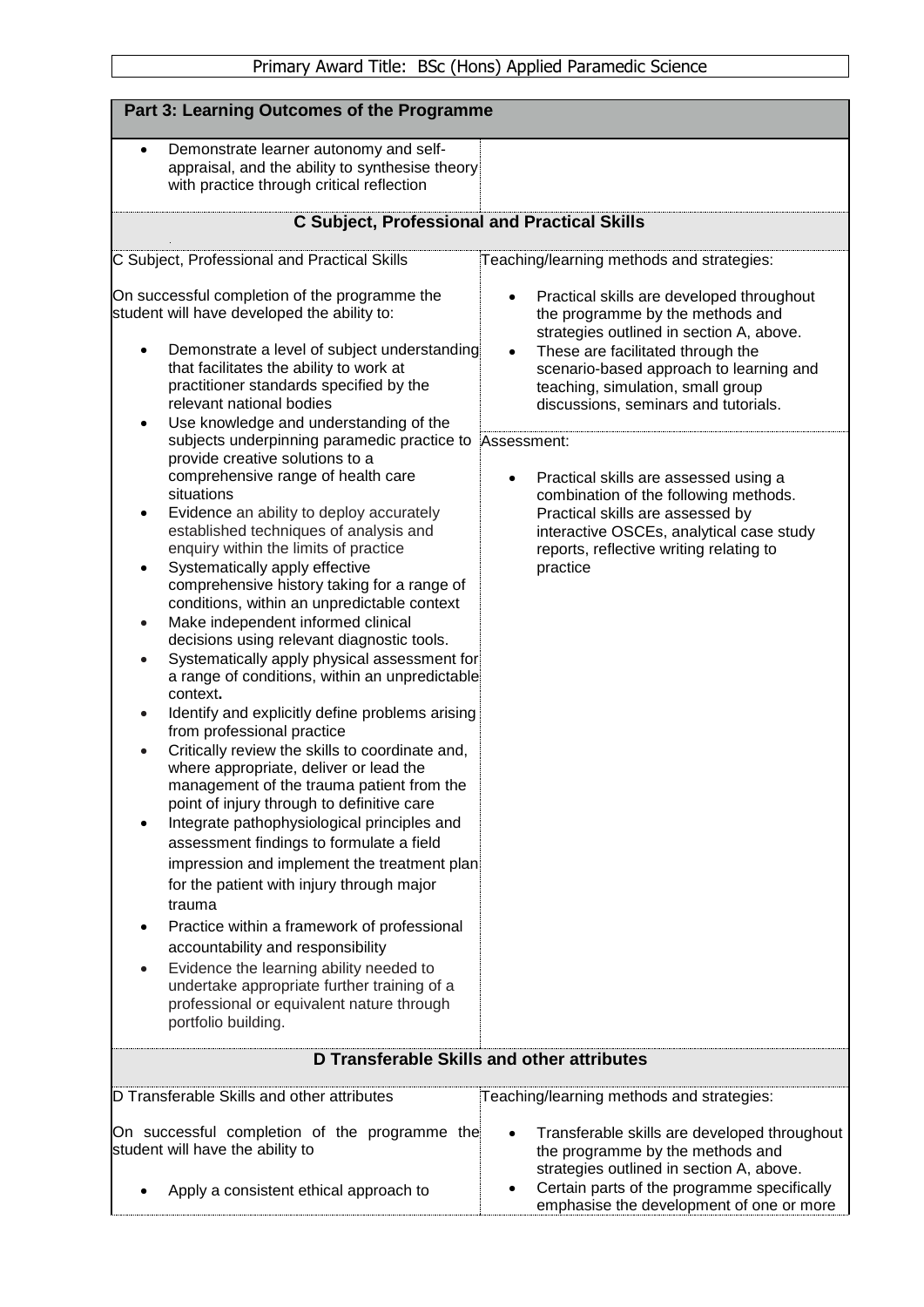## **Part 3: Learning Outcomes of the Programme**

patient care, with a clear appreciation of the relevant legal framework and the diverse world in which we live and work.

- Communicate information, ideas, problems and solutions to both specialist and nonspecialist audiences. (Communication and Documentation)
- Learn independently and demonstrate a capacity for continuing professional development.

of these transferable skills through their overt incorporation in a particular scenario.

Assessment:

 Transferable skills are assessed through a variety assessments built into the programme for example: - written assignments, examinations, OSCEs and portfolio of evidence.

# **Part 4: Programme Structure**

This structure diagram demonstrates the student journey from Entry through to Graduation for a typical **part time student**, including: level and credit requirements, interim award requirements, module diet, including compulsory and optional modules

|              |                                     | <b>Compulsory Modules</b>                                                                                                                                                                                                                                                                             | <b>Optional Modules</b> | <b>Interim Awards</b>                                                                                              |
|--------------|-------------------------------------|-------------------------------------------------------------------------------------------------------------------------------------------------------------------------------------------------------------------------------------------------------------------------------------------------------|-------------------------|--------------------------------------------------------------------------------------------------------------------|
| <b>ENTRY</b> | ო<br>$\overline{\phantom{0}}$<br>ea | • UZYSLS-30-3 Advanced Pre-<br>Hospital Trauma Management<br>• UZYSLP-30-3 Contemporary<br>Paramedic Practice in Urgent<br>Care<br>• UZYSV4-30-3 Advancing<br>Paramedic Practice<br>UZYSLR-15-3 Applied Paramedic<br>Pharmacology<br>UZYSLQ-15-3 Evidencing<br><b>Contemporary Paramedic Practice</b> | N/A                     | <b>BSc Applied</b><br>Paramedic<br>Science<br><b>Target Award</b><br>BSc (Hons)<br>Applied<br>Paramedic<br>Science |

## **Part 5: Entry Requirements**

Applicants whose first language is not English must have a minimum IELTS score of 7.0 overall with 6.5 in each section.

For students seeking the Award and who wish to enter the programme at level 3:

- 1. Must have experience of, or be working in an area that enables students to meet the learning outcomes of the programme
- 2. Must have 240 credits (of which not less than 100 credits are at level 2 or above) in a related area or equivalent through the faculty A(E)L processes. Paramedics who qualified with a recognised Foundation Degree or Diploma will automatically be given 240 credits.

#### **Accelerated route to enter at level 3:**

Registered paramedics who are seeking the award and who wish to study the programme without appropriate academic experience must successfully complete the Accelerated Learning for Professionals module UZTS76-20-2.

Through individual application to the programme leader, practitioners will be acknowledged equivalence of 240 credits once the above criteria have been achieved in addition to providing evidence of their registration with the Health and Care Professions Council.

In addition, individuals must have experience of, or be working in an area that enables students to meet the learning outcomes of the programme. . It should also be noted here that levels 1,2,3 equate to Framework for Higher Education Qualifications levels 4,5 and 6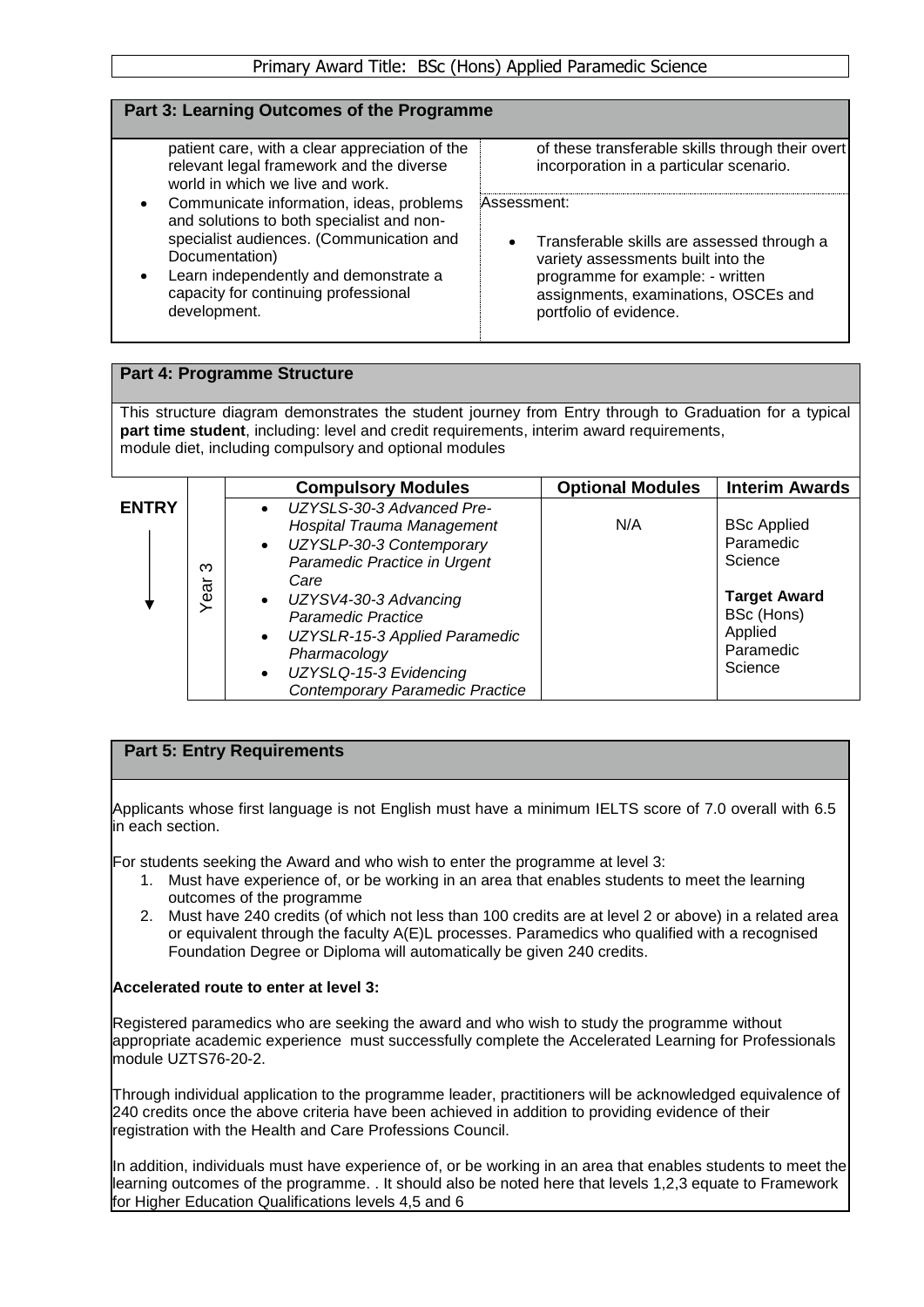# **Part 6: Assessment**

Approved to University Regulations and Procedures

## **Assessment Map**

The programme encompasses a range of **assessment methods** including; portfolios, objective, structured clinical examinations, case studies, exams and a dissertation. These are detailed in the following assessment map:

|                                                |                                                                | Type of Assessment* |                        |                       |                   |                                    |                                        |                        |                  |              |            |
|------------------------------------------------|----------------------------------------------------------------|---------------------|------------------------|-----------------------|-------------------|------------------------------------|----------------------------------------|------------------------|------------------|--------------|------------|
|                                                |                                                                | Unseen Written Exam | Open Book Written Exam | In-class Written Test | Exam<br>Practical | Practical Skills Assessment        | Oral assessment and/or<br>presentation | Written Assignment     | Report / Project | Dissertation | Portfolio  |
| <b>Compulsory</b><br><b>Modules</b><br>Level 3 | Contemporary<br>Paramedic<br>Practice in<br><b>Urgent Care</b> |                     |                        |                       |                   | B<br>(Pass<br>/ Fail)              |                                        | A<br>(100)             |                  |              |            |
|                                                | Advancing<br>Paramedic<br>Practice                             |                     |                        |                       |                   |                                    |                                        |                        |                  | A<br>(100)   |            |
|                                                | Evidencing<br>Contemporary<br>Paramedic<br>Practice            |                     |                        |                       |                   |                                    |                                        |                        |                  |              | Α<br>(100) |
|                                                | Applied<br>Paramedic<br>Pharmacology                           | A<br>(100)          |                        |                       |                   | $\overline{B}$<br>(Pass<br>/ Fail) |                                        |                        |                  |              |            |
|                                                | Advanced<br>Pre-Hospital<br>Trauma<br>Management               | A<br>(50)           |                        |                       |                   |                                    |                                        | $\overline{B}$<br>(50) |                  |              |            |

## **Assessment Map for BSc. (Hons) Paramedic Science**

\*Assessment should be shown in terms of Written Exams, Practical exams, or Coursework as indicated by the colour coding above.

#### **Part 7: Student Learning**

**Teaching, learning and assessment strategies to enable learning outcomes to be achieved and demonstrated**

At UWE, Bristol there is a policy for a minimum average requirement of 12 hours/week contact time over the course of the full undergraduate programme. This contact time encompasses a range of face to face activities as described below. In addition a range of other learning activities will be embedded within the programme which, together with the contact time, will enable learning outcomes to be achieved and demonstrated.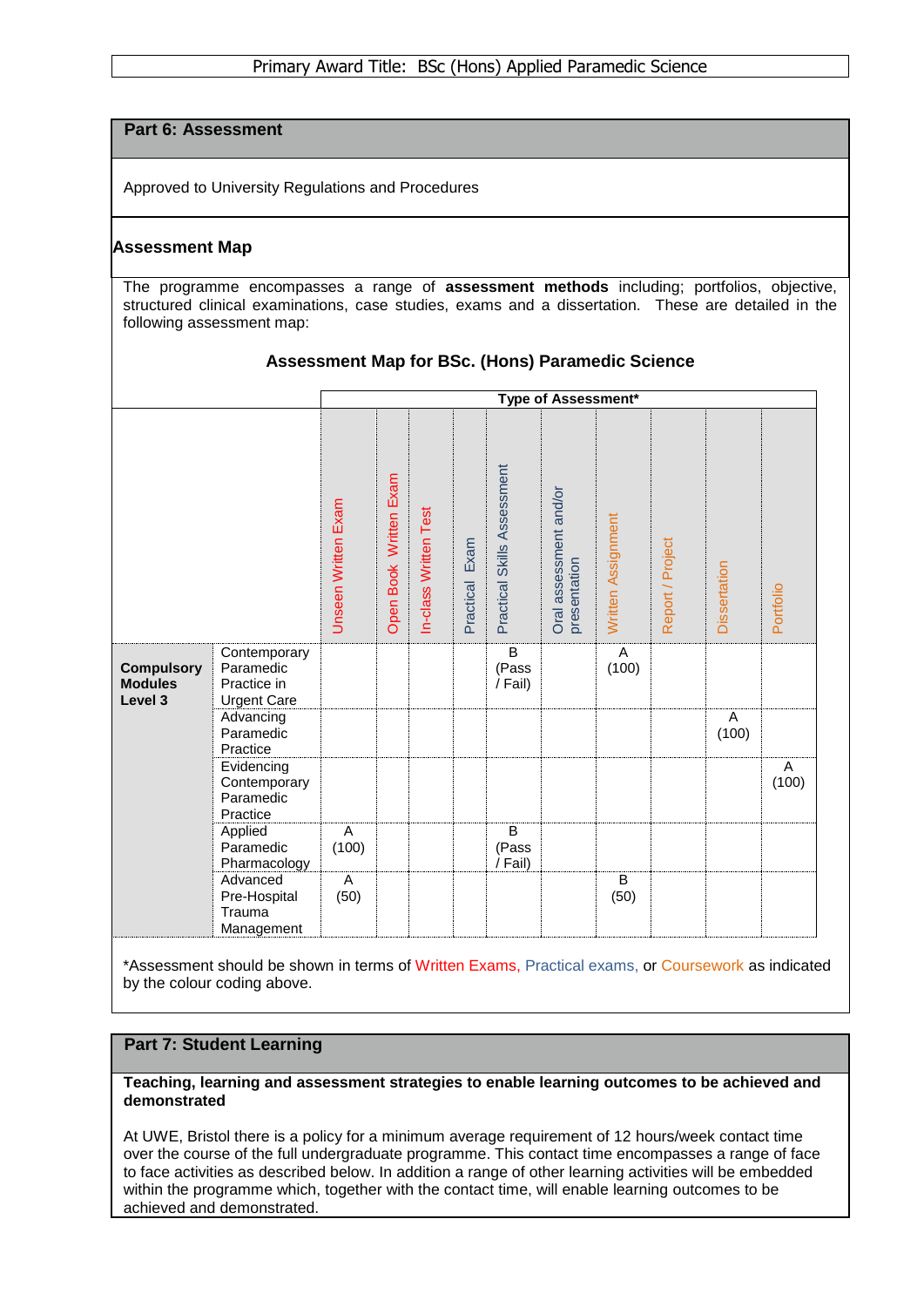### Primary Award Title: BSc (Hons) Applied Paramedic Science

## **Part 7: Student Learning**

On the BSc (Hons) Applied Paramedic Science programme teaching methods include a mix of scheduled, independent and work based learning.

**Scheduled learning** includes lectures, seminars, tutorials, project supervision, demonstration, practical classes and workshops; work based learning; and supervised time in simulation. These sessions constitute an average time per level as indicated in the table below. Scheduled sessions may vary slightly depending on the module choices made.

**Independent learning** includes hours engaged with essential reading, case study preparation, assignment preparation and completion etc. These sessions constitute an average time per level as indicated in the table below.

**Placement learning**: Students are in employment as HCPC registered Paramedics; this employment provides the basis for students to develop skills as part of the work-based learning aspect of the programme. Students will be encouraged to facilitate a tripartite approach between themselves, a named UWE academic, and a mentor in practice. Mentorship will be discussed at the point of entry to the programme to assist students in identifying and developing appropriate support networks.

Clear placement learning objectives will be encouraged through the development and provision of agreed learning outcomes for students through discussions with the named UWE academic and mentor in practice e.g. in the form of a learning contract with identified criteria and timescales. Students will be required to maintain an ongoing record of their placement learning/experiences through the completion of a portfolio, self-audit, and reflection as detailed in the module 'Evidencing Contemporary Paramedic Practice'.

In addition competency in professional and practical skills is demonstrated using a combination of the following methods; interactive OSCEs, analytical case study reports and reflective writing relating to practice which are undertaken through theory and assessment in a simulated environment at UWE.

| Learning             | Hours |
|----------------------|-------|
| Scheduled Learning   | 252   |
| Independent Learning | 948   |
| <b>TOTAL:</b>        | 1200  |

#### **Description of Distinctive Features and Support**

It is recognised that according to QAA Code of practice: section 2 collaborative provision and flexible and distributed learning (including e-learning) amplified version 2010; study materials, whether delivered through staff of a programme presenter or through web-based or other distribution channels, will meet specified expectations of UWE in respect of the quality of teaching and learning-support material.

The programme is set to utilize Technology Enhanced Learning, using appropriate technologies to demonstrate enhanced value and improve the student experience. Examples of technologies with proven pedagogical value that would suit this programme include; virtual patients for problem based learning and Wikis for collaborative learning.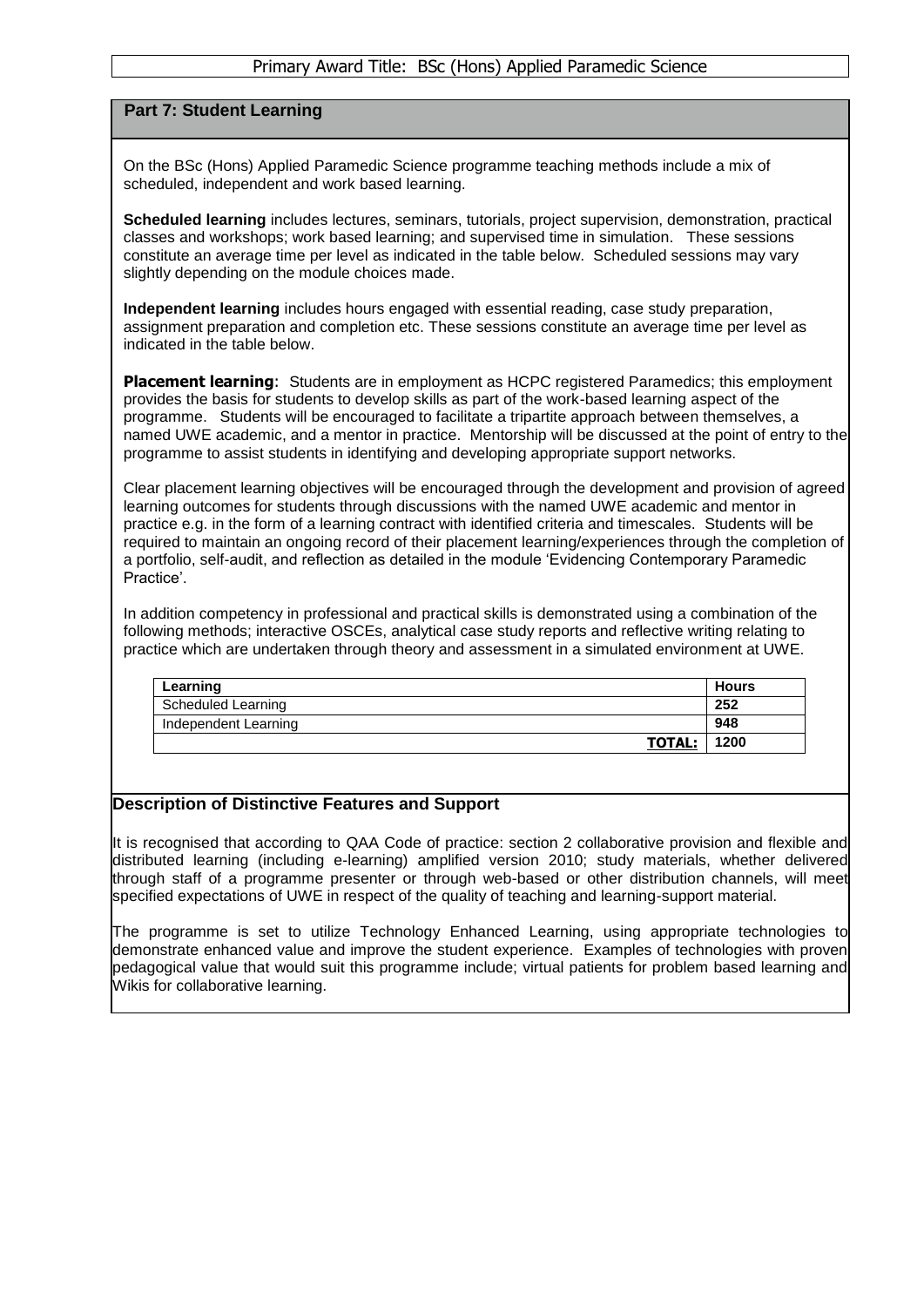# **Part 8: Reference Points and Benchmarks**

The following describes how the following reference points and benchmarks have been used in the design of the programme:

- 1. The College of Paramedics (2008) Curriculum Guidance and Competency Framework provides benchmark descriptors for the role of specialist paramedic and the programme has incorporated these into the design of the programme:-
	- A specialist paramedic will have a full understanding of a wider body of knowledge achieved through education at academic level 6, some of which will be at the boundaries of paramedic practice.
	- Staff at this level will be proficient, co-ordinated, confident and clinically sound in the delivery of care, when working alone or when leading a team.
	- They will be able to examine and assess patient's acute and chronic conditions and be able to record and evaluate an individual's full medical, social and familial history.
	- In applying their own professional judgement and specialist clinical experience to make appropriate decisions to best suit the individual's needs they will be fully accountable and accept, explain and justify these decisions when challenged.
	- At this advanced level they will be expected to undertake clinical leadership role in both small and large incidents. These decisions will be subject to further scrutiny and discussion as part of case conference in a wider health care team.
	- With their specialist knowledge and skills they will be able to suggest and instigate a care plan that may be an alternative to the traditional route of hospital admission where that is inappropriate and therefore best meet the patient's needs.
	- Be able to critically review evidence, argument and assumption; they will be in a position to advise patients and care teams on health care issues, health promotion and injury prevention and will be able to reach sound clinical decisions and develop care plans with a greater degree of independence.
	- Through reflective practice, mentorship and review, they will be able to continually evaluate their own performance and recognise their personal strengths and areas for further development; demonstrating a commitment to lifelong learning. They will also desire to evaluate the performance of aspiring specialist paramedics by embracing the role of supervisor, mentor and placement educator.
	- As an experienced specialist paramedic, they will also be expected to undertake an educationalist role with appropriate [personal development into teaching and learning theories and application into clinical practice.
- 2. All relevant professional and regulatory body guidance is, and will be taken into account within the programme structure.
- 3. The 'paramedic practitioner' role with advanced assessment and decision making skills focuses on the needs of patients with undifferentiated primary care requirements. They are sometimes called 'Emergency Care Practitioners' (ECPs) which was a term used by the former Modernisation Agency, although the job titles vary around the country. 'Specialist Paramedic' is the term used in the NHS Allied Health Professions Career Framework and this is considered the correct description by the College of Paramedics, the Professional Body for Paramedics, as it provides greater clarity for the public as to which profession is providing treatment. Perhaps most importantly, the title is also preferred by the UK statutory regulator, the Health and Care Professions Council (HCPC), which prefers to see those with an extended scope of practice continue to use a designation which contains the professional title that is protected by law.

The Competence and Curriculum Framework for the Emergency Care Practitioner (2007) outlined the core nationally agreed education and training requirements of the Emergency Care Practitioner. It focused on the following statement on scope of practice and these have been considered in the design of the BSc programme:-

- Work across current and future organisational and professional boundaries
- Deliver care that is patient focused
- Deliver the most appropriate care in the most appropriate place and/or ensure that the patient is referred to the most appropriate health and social care professional